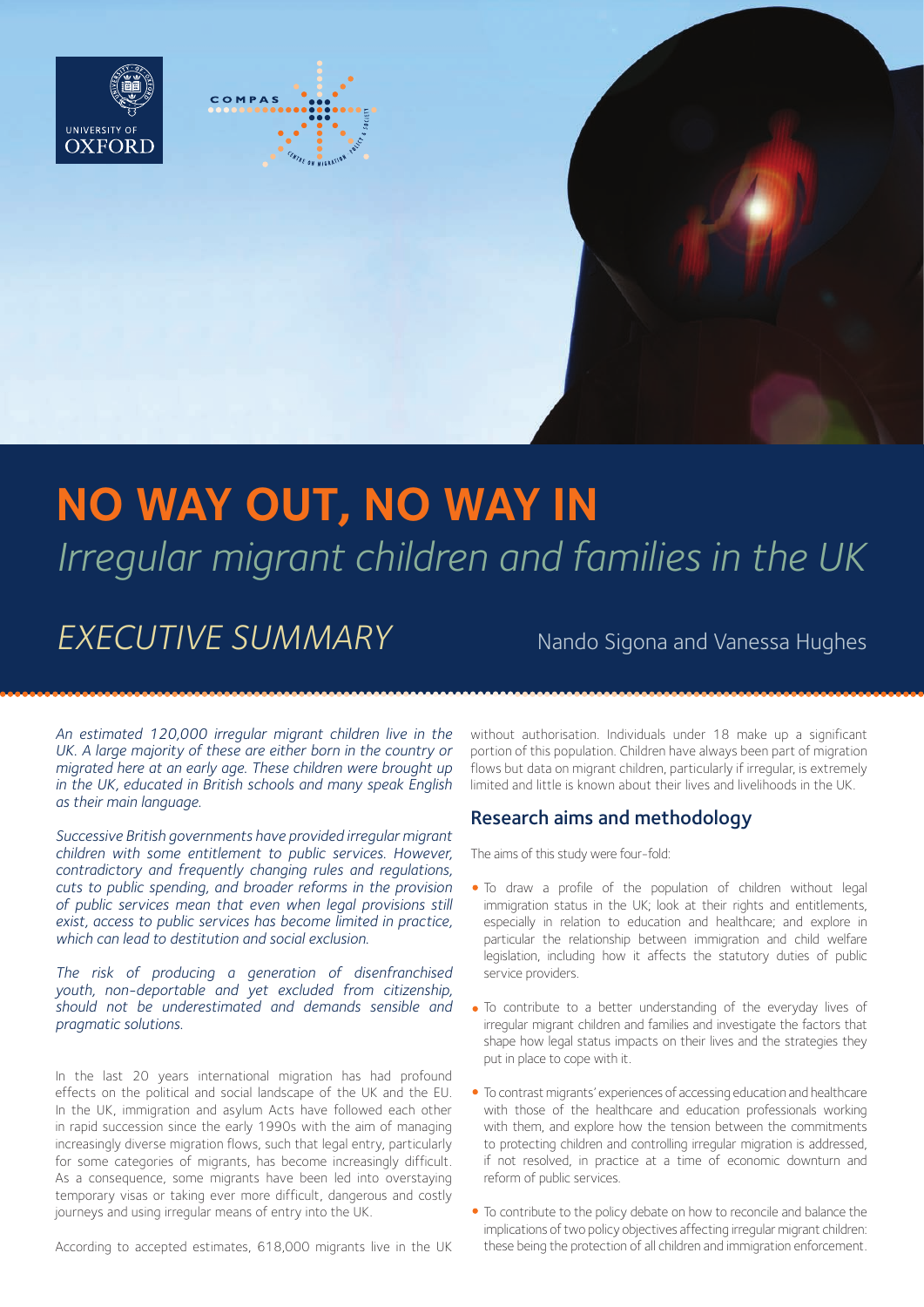### **NO WAY OUT, NO WAY IN**

*Irregular migrant children and families in the UK*

*I try to move around and not to become a burden on one group of people. I live with people because I don't have any documents. They are helping me as I don't have any means to support myself.*

*Javid, 16, Afghan independent migrant*

Given the hidden nature of this migrant population and the limited knowledge on their profile and situation in the UK, this study is exploratory in nature and relies on the analysis of in-depth qualitative interviews with migrant children and families and stakeholders to address the research aims. The study draws on a review of existing evidence and on two sets of in-depth semi-structured interviews: 53 interviews with irregular migrant children and parents, distributed in 49 households; and 30 interviews with stakeholders. Interviews were conducted in London and Birmingham.

Migrant interviewees were originally from Afghanistan, Brazil, China, Jamaica, Nigeria and Kurds from Turkey, Iran and Iraq. The countries of origin selected for inclusion in the study provided variation in terms of economic development, historical and colonial ties to the UK, and histories and motivations for migration to Britain. Seventeen out of the 53 migrant interviewees were minors – nine independent migrants and eight dependent migrants – all were born abroad and most were male. The 49 households included in total 88 minors, almost equally divided between males and females. Of the 88 minors, 50 were born in the UK, sometimes in households with siblings born abroad.

Stakeholders interviewed for this study included healthcare and education professionals with experience of working with irregular migrant children, social workers, local authority officials, local MPs and non-statutory support agencies.

#### Key findings

#### *Mapping a hidden population*

Irregular migrant children are a diverse population mostly below the radar of current political debate. Of an estimated population of 120,000 irregular migrant children (0.9 per cent of the UK's population under 18), over half of them (65,000) were born in the UK to irregular migrant parents. The latter are British citizens in becoming as current legislation entitles them to apply for British citizenship on grounds of residence after 10 years in the UK.

While current policy and public debates focus mainly on separated and unaccompanied children in their late teens, the study estimates that most irregular migrant children are under 12 and live with their parents or close relatives.

Successive British governments have ensured that,

irrespective of their lack of immigration status and of the circumstances that led to it, as children they are holders of certain rights. Provisions in the international and British legal systems guarantee, for example, their access to compulsory school education and to primary and emergency healthcare free of charge. They also place a duty on public authorities to act in the children's best interests and in the case of local authorities to look after those in need.

Yet, as migrants, children, and irregulars they stand at the intersection of diverging and to some extent contradictory policy agendas, namely the protection of children and children's rights, and the enforcement of immigration control. The unresolved tension between these two policy objectives can be detected in the dialectics between different levels of government (i.e. local, national and supranational) and is one of the main factors that determines the relationship of irregular migrant children with the state and public services. This tension fundamentally shapes the everyday lives of irregular migrant children in Britain and the experiences of front-line service providers in the fulfilment of their duties.

This study argues that 'irregularity' for migrant children is not a single, homogeneous and fixed (non-) status. There are multiple pathways into irregularity for adults and children, such as refusal of asylum applications, visa overstaying, bureaucratic failures in processing immigration applications and, to a lesser extent, unauthorised entry. The child's status is largely determined by that of the parents, as starkly illustrated by the case of UK-born children who are born 'irregular migrants'.

#### *The impact of immigration status on the everyday lives of irregular migrant children and families*

Irregular status can be portrayed as a dynamic constellation of positions vis-à-vis the state that are the product of conflicting objectives embedded in the policy and legal framework (i.e. the protection of all children versus the control of irregular immigration) and migrants' plans, expectations and histories. The intersection of endogenous factors (e.g. expectations and reasons for migration, entry routes to the UK, gender, age and social class) and exogenous factors (e.g. policy and legal framework, practices of local authorities and service providers) ultimately determines how the absence of legal status impacts on children's lives.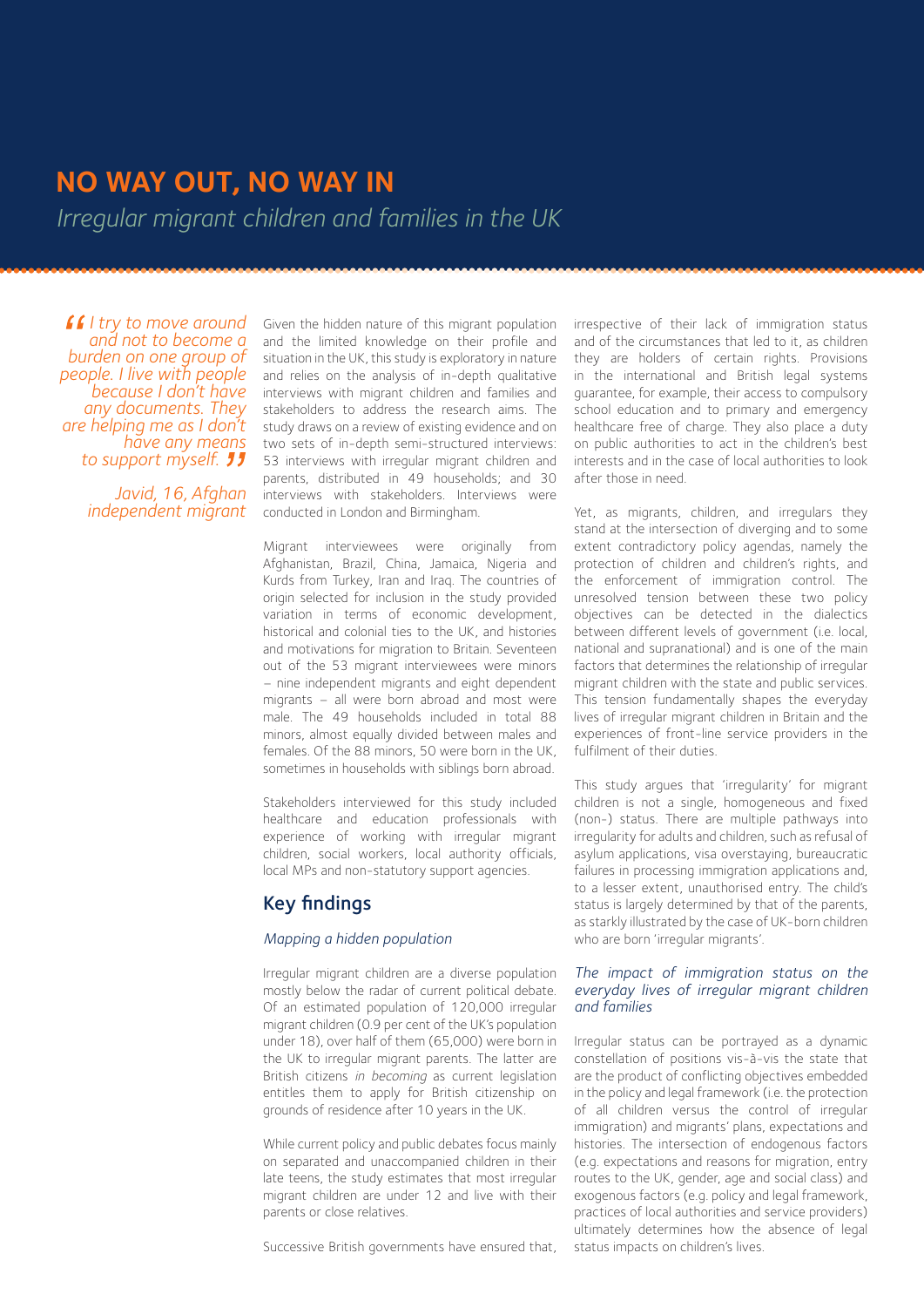*UK-born children to irregular migrant parents are de facto non-deportable. They are British citizens* in becoming *as current legislation entitles them to apply for British citizenship on grounds of residence after 10 years in the UK.* 

Among the households in this study, most irregular migrant families live in privately-rented and overcrowded houses. They experience high housing mobility, either to avoid detection from the authorities or as a result of the informality of housing arrangements. With significant local variations, we found that some form of social housing and income support from local authorities is available for vulnerable single parents with

Family income is often insecure and destitution is an everyday reality for many. Lack of legal immigration status affects access to the job market and the capacity of migrants to react to exploitative working conditions.

children and independent child migrants.

The ways in which immigration status becomes visible to children vary according to their age, their migration pathway and their circumstances in the UK. For older children, both dependent and independent, becoming an adult brings the full weight of irregular status, marking a critical transition from a relatively protected status as a child to one of loss of control over one's own future.

#### *Accessing education and healthcare: irregular migrant children encountering public service providers*

The study found that irregular migrant children tend to feel protected at school, and going to school helps them to maintain a sense of stability in their everyday lives. Once in school, lack of status has a limited impact on children's experience of schooling. However, wide-spread destitution and no entitlements to free school meals may single out irregular migrant children from the others and this impacts on their educational achievements.

Parents reported some initial difficulties with enrolment in primary and secondary school mostly due to lack of places and language barriers. Ensuring children's school attendance is important to parents both for its educational value and because failing to attend may lead to the involvement of local authority social services that have a duty to report their case to the UK Border Agency (UKBA). In contrast, access to pre- and post-compulsory education is very difficult. Lack of affordable places in nurseries and visa requirements for enrolling in further and higher education were the main obstacles mentioned by interviewees.

The combination of precarious immigration status, limited access to healthcare and financial hardship produces negative effects on migrants' physical and mental health. Parents' anxiety and frustration resulting from the precariousness of their legal status trickle down to the children and affect their mental health and general wellbeing.

In relation to access to healthcare, the study found that most interviewees were registered with a GP. However, in several instances registration took place when the migrant was regularly resident, and was retained after immigration status was lost. As it was felt that GP registration was becoming more difficult, many preferred to stay with their initial GP even if they moved to a different catchment area.

Migrants' concerns about GP registration were echoed in the interviews with healthcare professionals who lamented what they described as the UKBA's 'invasion' of public services. For the interviewees, this is a cause of concern because it undermines the trust between public service providers and users, a particularly important relationship given the precariousness of migrants' legal status and their fear of detection. In turn, this may result in a sizeable population of UK residents being without access to primary healthcare and in higher costs to the NHS due to lack of prevention, with potentially significant implications for public health.

Likewise, some education professionals and social workers expressed unease at what they described as increasing demands from the UKBA on them to perform immigration control-like tasks. Service providers suggested that control of access to public services for immigration enforcement purposes is pushing some irregular migrant children and families away from public services, making them in turn more destitute, vulnerable and isolated.

The study found that while irregular migrant children are given some degree of protection in the UK, nonetheless there are significant variations in access to public services among and within research locations. Conflicting rules and regulations, frequent change of policies which result in service providers being in constant need of retraining, cuts to public spending and broader reform in the provision of public services mean that even when legal provisions still exist, access to public services for irregular migrant children can be limited and varied in its quality.

*I just started throwing all the tablets down my throat, they were just sliding down. Up to today, my son, it affects him. If he sees me taking the tablets, he says "mum, please, can you just take one or two, not many".* 

*Laurene, Jamaican mother of Michael (7) and Marsha (1) born in the UK*

*It is now my duty to check that new students hold valid passports and visas. But I work in a school. I don't work for UKBA. That's not the job I applied for.*

*Senior manager, FE College, London*